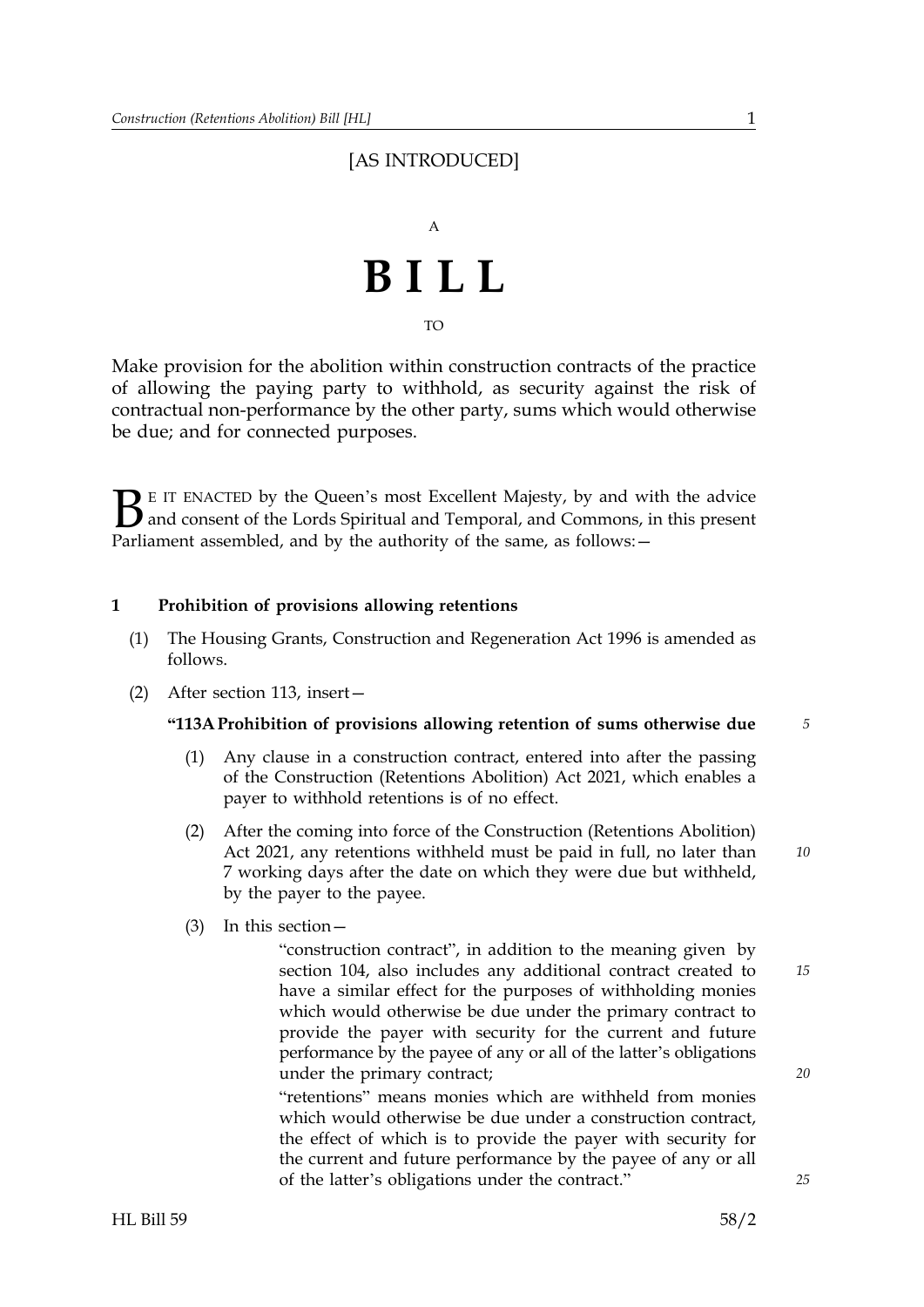## **2 Extent, commencement and short title**

- (1) This Act extends to England and Wales.
- (2) This Act comes into force on 1 January 2025.
- (3) This Act may be cited as the Construction (Retentions Abolition) Act 2021.